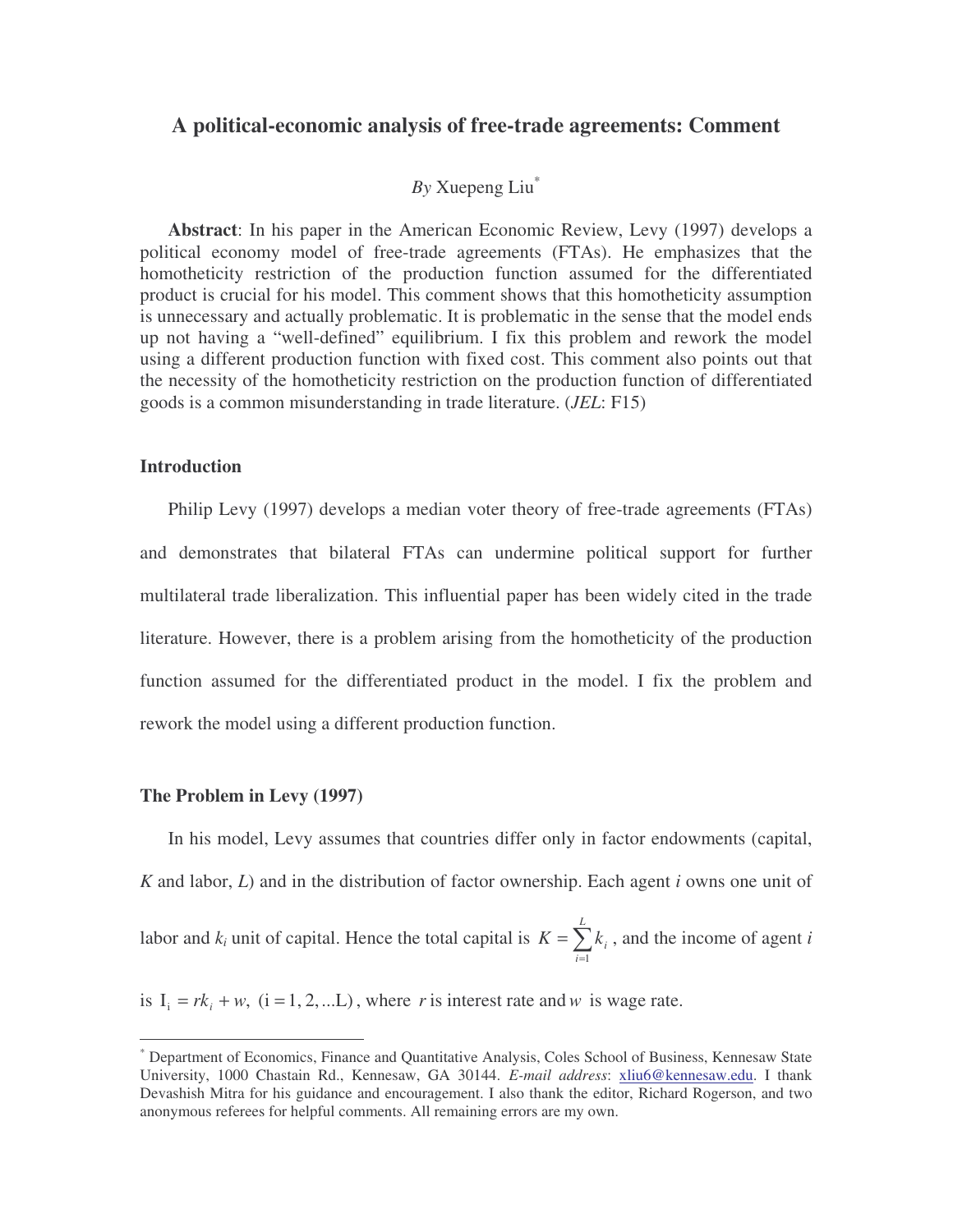There are two sectors of production. The homogeneous product *Y* (numeraire good) is produced under constant returns to scale with a production function defined as  $y = \gamma_Y K_Y^{\mu} L_Y^{1-\mu}$ . The differentiated products *X* are produced under increasing returns to scale (IRS). For each variety of *X*, Levy assumes a homothetic production function  $x = \gamma_X K_X^{\xi \eta} L_X^{\xi(1-\eta)}$ , where  $\xi > 1$  is the increasing returns to scale (IRS) parameter. This product function, however, is incorrect as it leads to indeterminacy of the optimal production of *X*.

Given this production function, we can obtain the cost function of the differentiated goods by solving  $Min C(x) = wL_x + rK_x$ , s.t.  $x = \gamma_x K_x^{\xi \eta} L_x^{\xi(1-\eta)}$  $\lim_{L_X, K_X} C(x) = wL_X + rK_X$ , s.t.  $x = \gamma_X K_X^{\xi \eta} L_X^{\xi(1-\eta)}$ 

The resulting separable cost function is:

$$
C_X(w,r) = f(w,r)x^{\frac{1}{5}}, \text{ where } f(w,r) = \gamma_X^{-1/\xi} w^{1-\eta} r^{\eta} \left(\frac{\eta}{1-\eta}\right)^{-\eta} \left(\frac{1}{1-\eta}\right)
$$

Hence the average cost and marginal cost can be written as:

$$
AC(x) = f(w,r)x^{\frac{1}{\xi}-1}
$$
 and 
$$
MC(x) = f(w,r)\frac{1}{\xi}x^{\frac{1}{\xi}-1}
$$

The profit maximization condition (*MC=MR*) and the free-entry condition (*p=AC*)

are 
$$
\beta p = f(w, r) \frac{1}{\xi} x^{\frac{1}{\xi}-1}
$$
 and  $p = f(w, r) x^{\frac{1}{\xi}-1}$  respectively.

The above two conditions are different only by some parameters and solving them simultaneously yields no solution for  $x^*$ . Graphically we can show that the two curves parallel to each other and never cross to give a solution. It is likely that Levy makes a mistake on the free-entry condition. If he mistakenly writes the free-entry condition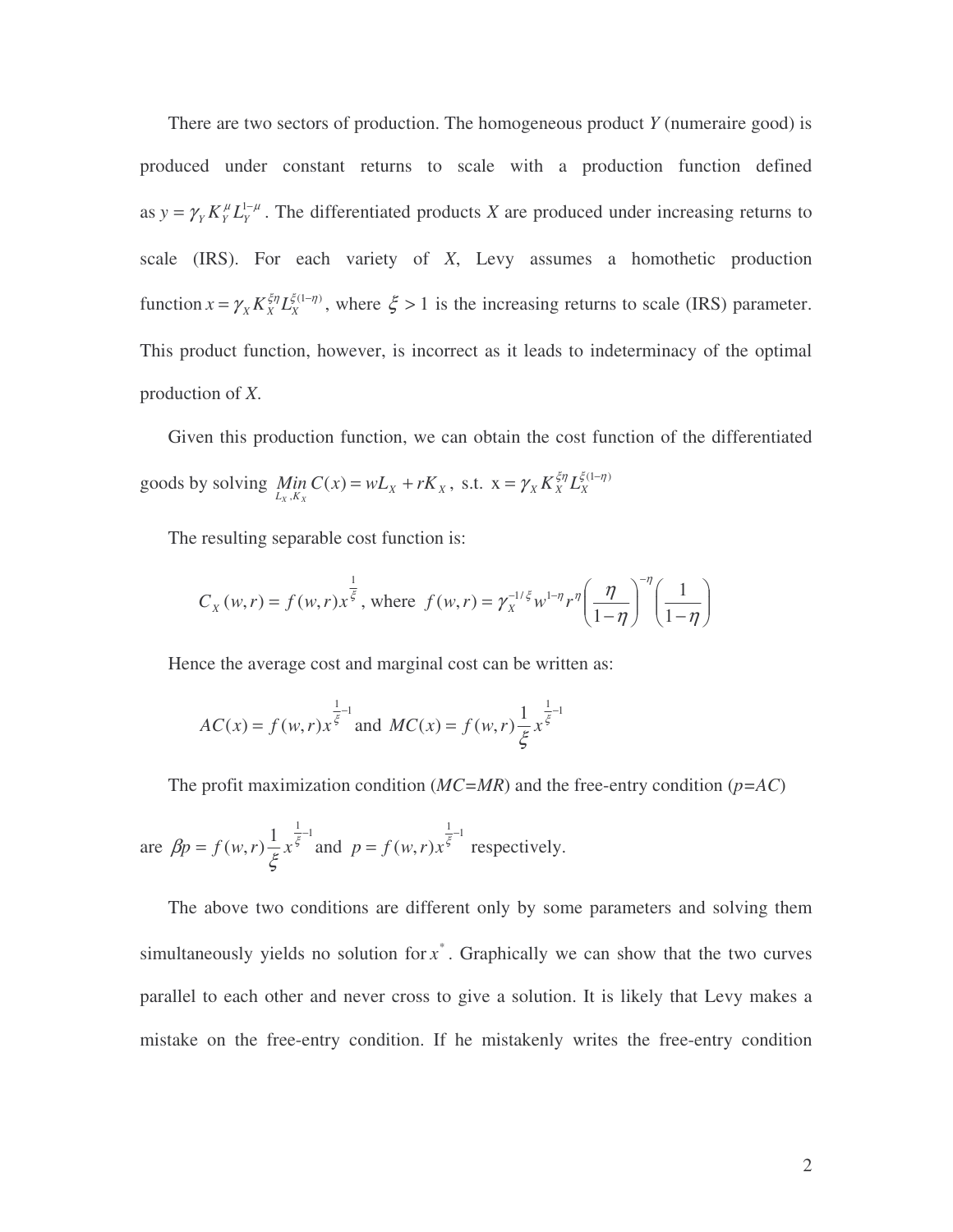as  $p = f(w,r)x^{\xi}$ 1  $p = f(w, r)x^{\xi}$ , he would end up with a solution  $(\sigma - 1)$  $\overline{\ }$  1 −  $=\frac{1}{\epsilon_0}$  =  $\xi(\sigma$ σ ξβ  $x^* = \frac{1}{50} = \frac{6}{50}$ , as shown by Levy (1997, p. 515).

### **The Corrected Political Economy Model of FTAs**

Assuming a fixed cost is the tradition of the monopolistic competition trade literature. To correct the problem in Levy's model, I assume a production function for the differentiated good as  $x = \gamma_X K_X^{\eta} L_X^{1-\eta} - a$ , where *a* is the fixed cost of production measured in the unit of *X.* The cost functions can be easily derived from the production functions of X and Y as  $C_Y(w,r) = c_Y(w,r)y$  and  $C_X(w,r) = c_X(w,r)(x+a)$ , where  $c_Y(w, r)$  is the unit cost of the goods *Y* and  $c_X(w, r)$  is the marginal cost function of *X*. Both cost functions are separable.

On the consumption side, agents are assumed to have identical utility functions as  $U = U_x^{\alpha} y^{1-\alpha}$ , where  $U_x$  is the sub-utility function for consumptions in *X*, with a Dixit-Spence-Stiglitz type CES functional form.

$$
U_{X} = \left(\sum_{j=1}^{n} D_{j}^{\beta}\right)^{\frac{1}{\beta}}, \ \beta = (1 - \frac{1}{\sigma}), \ \sigma > 1
$$

where  $D_j$  is the consumption of variety  $x_j$  by an agent; *n* is the number of varieties; and  $\sigma$  is the elasticity of substitution between varieties. Following a two-stage budgeting process, agent *i*'s optimal consumption of *Y* and  $x_j$  are *np*  $y = I_i(1-\alpha)$  and  $D_j = \frac{\alpha I_i}{\alpha}$  $= I_i(1-\alpha)$  and  $D_i = \frac{\alpha I_i}{\alpha}$ ,

where  $p$  is the relative price of  $X$  in terms of  $Y$ . Substituting these optimal consumptions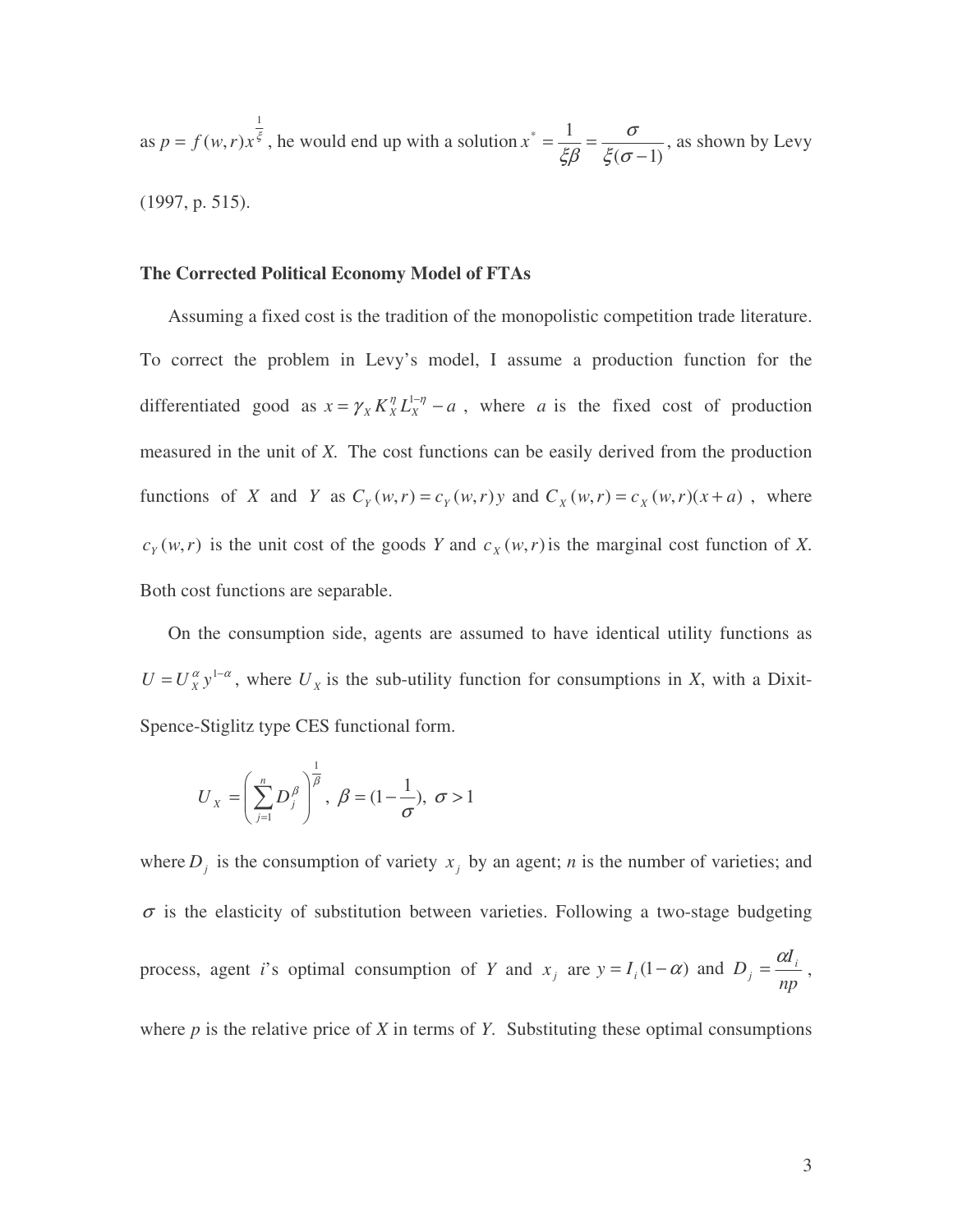into the utility function for agent *i* yields  $U_i = I_i (1 - \alpha)^{1-\alpha} \alpha^{\alpha} n^{\alpha/(\sigma-1)} p^{-\alpha}$ . Therefore, agent *i*'s utility under FTA relative to autarky can be written as:

$$
\frac{U_i^{FTA}}{U_i^{AUT}} = \underbrace{\left(\frac{I_i^{FTA}}{I_i^{AUT}}\right)\left(\frac{p^{FTA}}{p^{AUT}}\right)^{-\alpha}}_{CAE} * \underbrace{\left(\frac{n^{FTA}}{n^{AUT}}\right)^{\alpha/(\sigma-1)}}_{VE}
$$

Levy calls the first two terms on the right hand side "comparative advantage effect (*CAE*)" and the last term "variety effect (*VE*)". The magnitude of the relative utility determines the desirability of an FTA for the agent. The reduced forms of *CAE* and *VE* can be solved from the following general equilibrium system.

*(i). Production side:*

a). Free entry condition for *Y* and *X*: [i.e.,  $p_Y = 1 = AC(y)$ ;  $p_X = p = AC(x)$ ]

(1). 
$$
1 = c_Y(w, r) = \gamma_Y^{-1} w^{1-\mu} r^{\mu} \left(\frac{\mu}{1-\mu}\right)^{-\mu} \left(\frac{1}{1-\mu}\right)
$$

(2). 
$$
p = \frac{ac_x(w,r)}{x} + c_x(w,r), \text{ where } c_x(w,r) = \gamma_x^{-1} w^{1-\eta} r^{\eta} \left(\frac{\eta}{1-\eta}\right)^{-\eta} \left(\frac{1}{1-\eta}\right)
$$

b). Profit maximization condition for *X*: [i.e., *MR=MC*]

(3). 
$$
\beta p = c_X(w, r)
$$

*(ii). Factor market: full employment conditions*

(4). 
$$
y\frac{\partial c_y}{\partial w} + nx\frac{\partial c_x}{\partial w} = L
$$

(5). 
$$
y\frac{\partial c_Y}{\partial r} + nx\frac{\partial c_X}{\partial r} = K
$$

*(iii). Demand side: utility maximization conditions in the first stage budgeting*

$$
(6). \qquad \text{pnx} = \alpha(wL + rK)
$$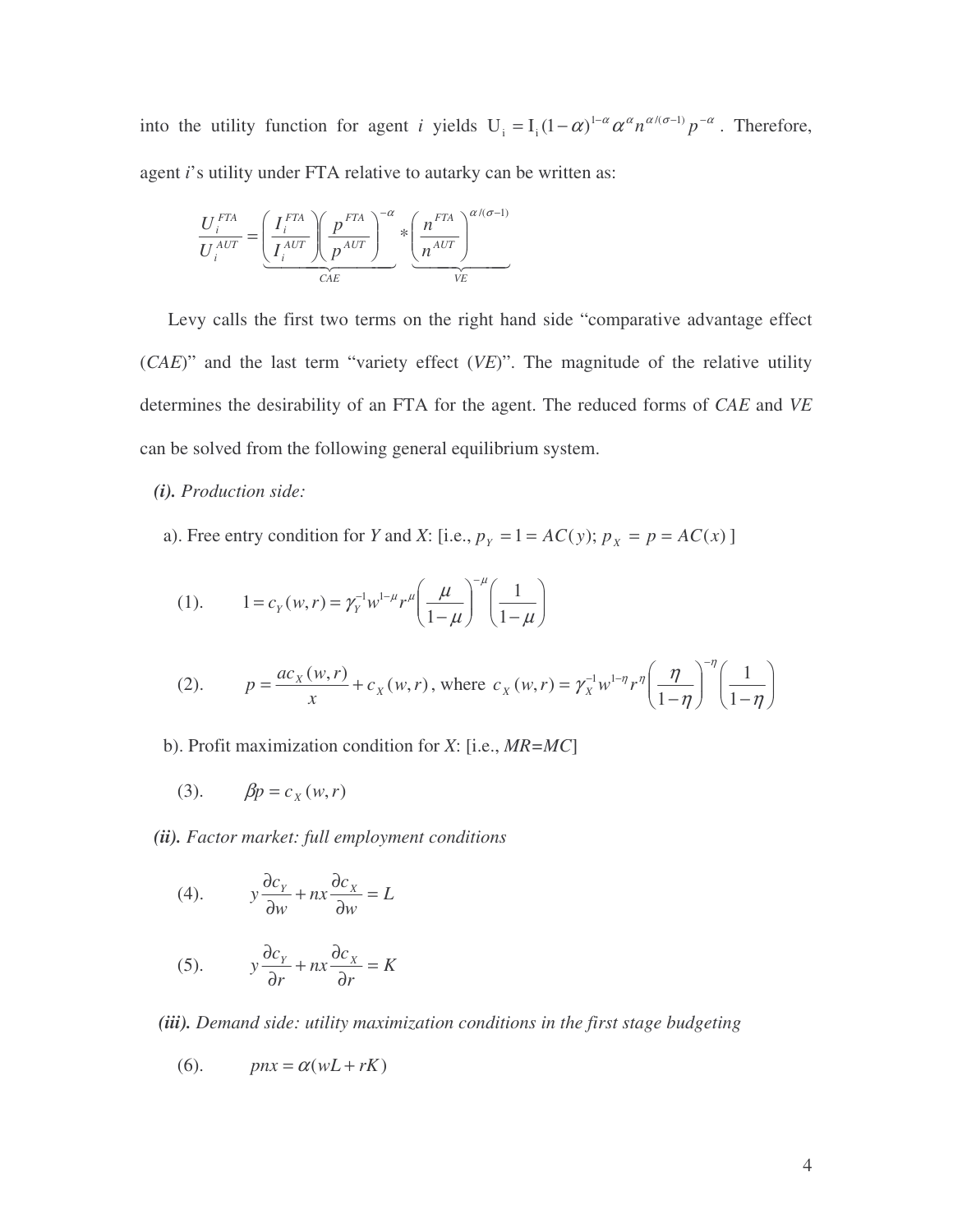(7).  $y = (1 - \alpha)(wL + rK)$ 

The free-entry condition (2) and profit maximization condition (3) uniquely determine the optimal production for each variety of *X*:  $x^* = a(\sigma - 1)$ , which is different from Levy's result as shown on page 515 in Levy (1997).

In the following, I show only the major steps in solving the model:

(8). 
$$
\left(\frac{w}{r}\right) = bk
$$
, where  $b = \frac{1 - [\mu + \alpha\beta(\eta - \mu)]}{[\mu + \alpha\beta(\eta - \mu)]}$ 

which says that the ratio of returns to labor and capital depends only on the overall capital-labor ratio and some parameters.

(9). 
$$
n = f(.)K^{\eta}L^{1-\eta}, \text{ where } f(.) = \frac{\alpha}{a\sigma}\gamma_{X}\left(\frac{\eta}{1-\eta}\right)^{\eta}(1-\eta)[b^{\eta} + b^{\eta-1}]
$$

which says that the number of varieties is a function of total *K* and *L*, the fixed cost and some parameters. Hence the variety effect can be shown as:

(10). 
$$
VE = \left(\frac{n^{FTA}}{n^{AUT}}\right)^{\frac{\alpha}{\sigma-1}} = \left[(1+\lambda_K)^{\eta}(1+\lambda_L)^{1-\eta}\right]^{\frac{\alpha}{\sigma-1}}
$$

*AUT FTA AUT*  $_{AUT}$ ,  $\mathcal{L}_L$ *FTA AUT*  $K^{AUT}$ ,  $\mathcal{L}$   $L^{AUT}$   $L^{AUT}$  $L^{FIA} - L$ *K* where  $\lambda_K = \frac{K^{FTA} - K^{AUT}}{K^{AUT}}$ ;  $\lambda_L = \frac{L^{FTA} - L^{AUT}}{K^{AUT}}$  are the percentage increases in *K* and *L* when

a country moves from autarky to an integrated economy resulting from an FTA. Equation (10) above is same as equation (12) on page 515 in Levy (1997).

(11). 
$$
\frac{I_i^{FTA}}{I_i^{AUT}} = \left(\frac{w^{FTA}}{w^{AUT}}\right) \left(\frac{b + \frac{\rho_i}{\phi}}{b + \rho_i}\right)
$$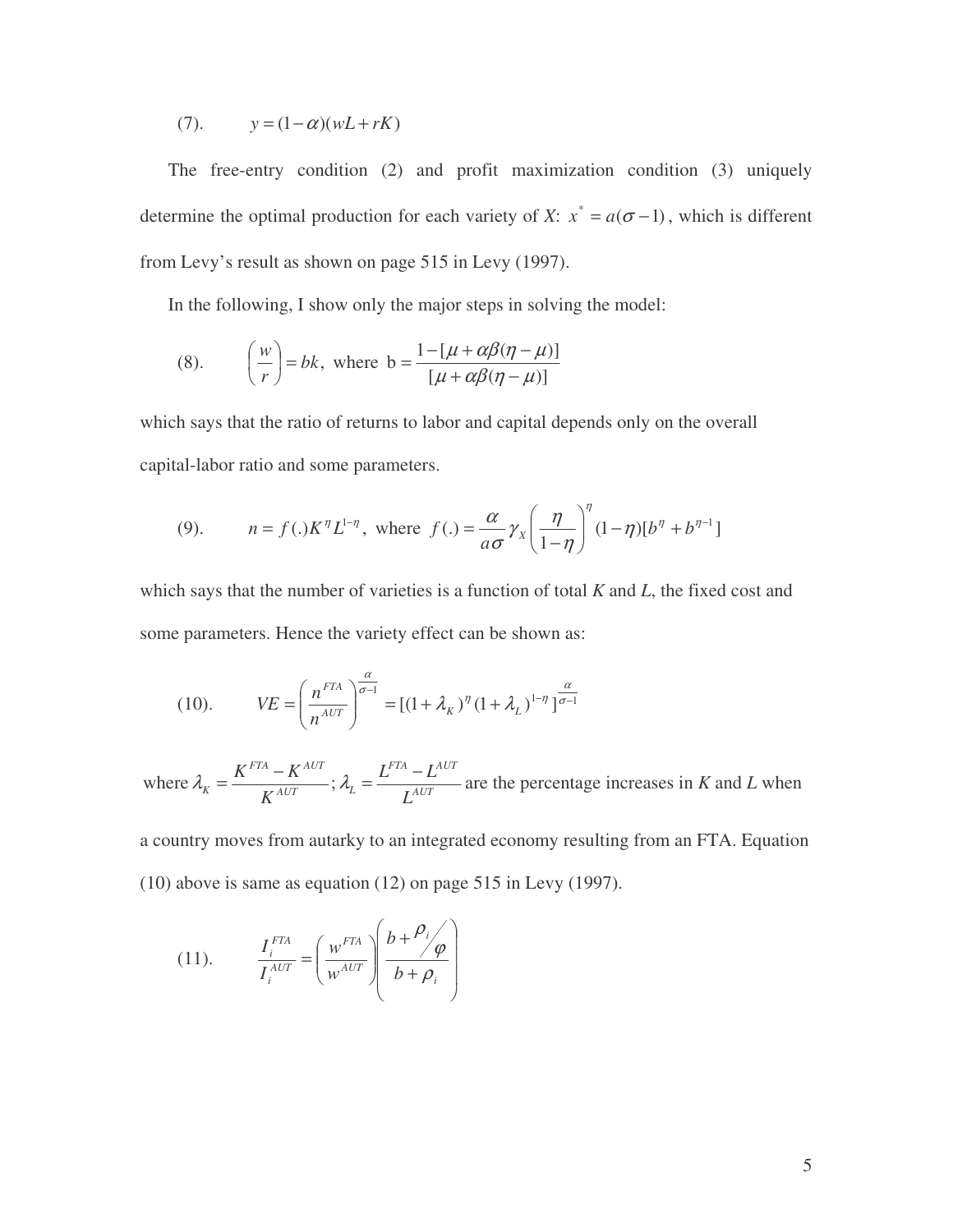where 
$$
\rho_i = \frac{k_i}{k^{AUT}} = \frac{K_i / L_i}{K^{AUT} / L^{AUT}}
$$
 and  $\varphi = \frac{k^{FTA}}{k^{AUT} / L^{FTA}} = \frac{K^{FTA} / L^{FTA}}{K^{AUT} / L^{AUT}}$ .  $\rho_i > 1$  ( $\rho_i$  < 1) if agent *i* is

relatively capital-rich (capital-poor) under autarky.  $\varphi > 1$  ( $\varphi < 1$ ) if partner country is more capital-abundant (labor-abundant).

(12). 
$$
\frac{p^{FTA}}{p^{AUT}} = \left(\frac{w^{FTA}}{w^{AUT}}\right) \varphi^{-\eta}
$$

$$
(13). \qquad \frac{w^{FTA}}{w^{AUT}} = \varphi^{\mu}
$$

Combining (11)-(13) yields the comparative advantage effect as:

(14). 
$$
CAE = \left(\frac{I_i^{FTA}}{I_i^{AUT}}\right) \left(\frac{p^{FTA}}{p^{AUT}}\right)^{-\alpha} = \left(\frac{b+\frac{\rho_i}{\varphi}}{b+\rho_i}\right) \varphi^{[\alpha\eta+(1-\alpha)\mu]}
$$

where  $[\mu + \alpha\beta(\eta - \mu)]$  $b = \frac{1 - [\mu + \alpha\beta(\eta - \mu)]}{\alpha}$  $\mu + \alpha\beta(\eta - \mu)$  $\mu + \alpha\beta(\eta - \mu)$  $+ \alpha \beta(\eta =\frac{1 - [\mu + \alpha\beta(\eta - \mu)]}{\sigma^2}$  is a function of the parameters. Equation (14) above is

similar to equation (15) on page 516 in Levy [1997]. The parameters *b* and  $\theta$ , however, are different.

### **Conclusions**

It is fortunate that the mistake Levy makes on the free-entry condition helps him go through the model. Otherwise, with the homothetic production function, the model would not have a "well-defined" equilibrium. This comment serves to correct the mistake and complete this widely cited political economy model of FTAs. It also shows that homotheticity assumption of the Cobb-Douglas production function for differentiated goods is unnecessary, and actually, problematic.